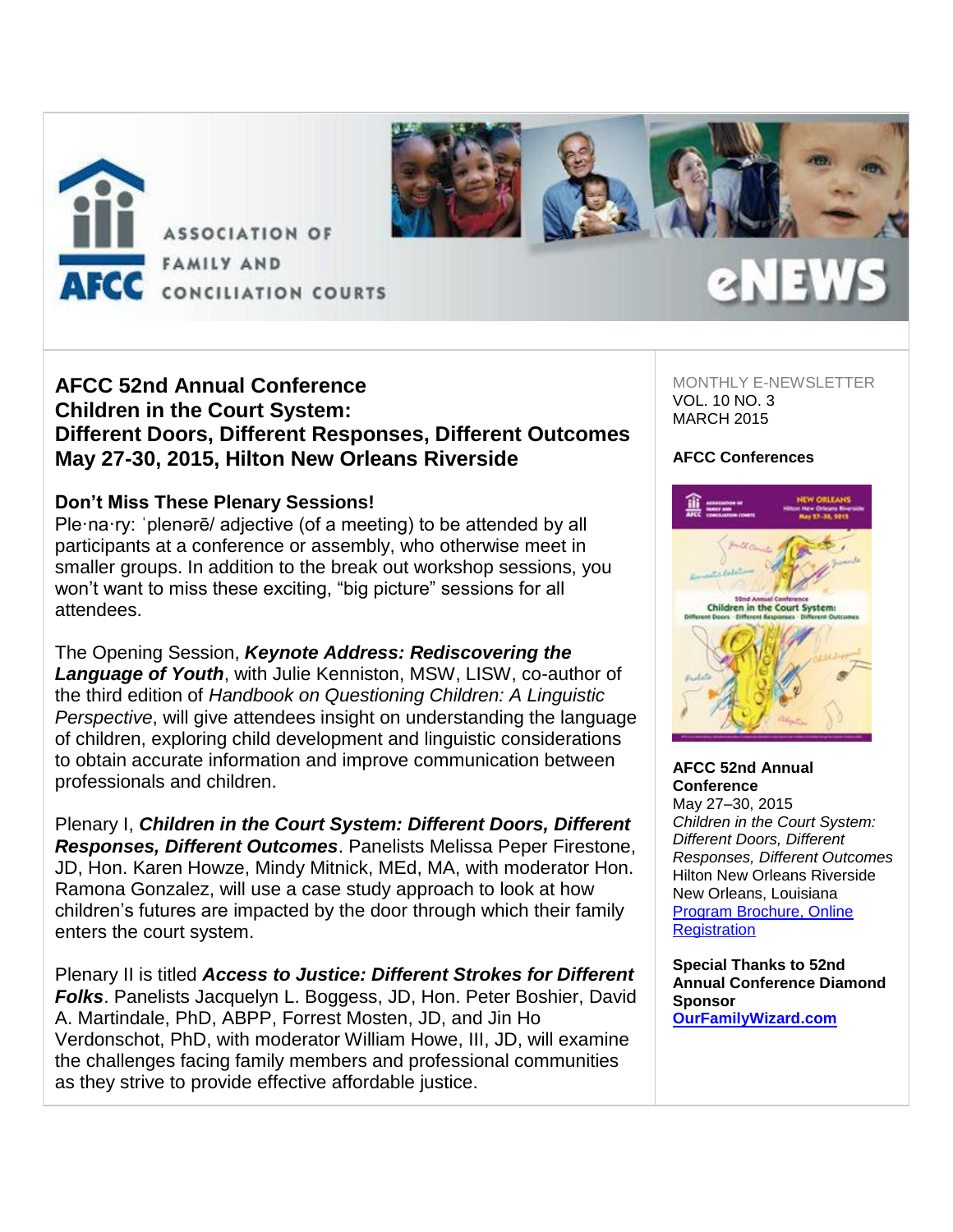### [Register for the conference today](http://afcc.networkats.com/members_online/utilities/emailct.asp?0c3a8da87f34b10032137bdc4a6acfcaa9248b398b77795115df8253d358e328c81acc95c672cffa)  [Read full descriptions in the conference program brochure](http://afcc.networkats.com/members_online/utilities/emailct.asp?06c8bb47aafaed3bfb3384c9693309c9e3d45e678b77795115df8253d358e328c81acc95c672cffa)

# **Support AFCC by Donating to the Silent Auction**

The AFCC Silent Auction is a fun opportunity to support the organization's special projects and initiatives like the Access to Family Court Services Think Tank and the Domestic Violence and Child Custody Evaluations Task Force. The auction is held on Friday evening at the annual conference. Donate an item and/or attend the auction and bid! You do not need to attend the conference to donate. Past auction items include vacations, jewelry, sports memorabilia, fashion accessories, electronics, collectibles, books and much more. It's a fun time to relax and socialize before the annual banquet. [Donate an item](http://afcc.networkats.com/members_online/utilities/emailct.asp?e6aafc8add8ad6e12c03ac788fcb5a4090d184d98b77795115df8253d358e328c81acc95c672cffa)

# **Exhibits and Packet Inserts**

Introduce your products and services to the interdisciplinary community of family professionals who attend AFCC conferences. A few additional exhibit spaces have been added. Purchase a registration packet insert to have your marketing piece placed in each attendee's conference tote bag. [Read more about these opportunities](http://afcc.networkats.com/members_online/utilities/emailct.asp?bacba0727d6614598b55aaf11697b44016dde4c68b77795115df8253d358e328c81acc95c672cffa) and contact Erin Sommerfeld, [esommerfeld@afccnet.org](mailto:esommerfeld@afccnet.org) or 608-664-3750.

# **Book Your Room at the Hilton New Orleans Riverside**

The Hilton New Orleans Riverside is a prime downtown location, near shopping, tourist sites, restaurants, and entertainment. The special rate for AFCC conference registrants is \$178/night single or double occupancy. AFCC has been working closely with the hotel to add rooms to our block as they become available. All rooms are subject to availability and as always and early reservations are encouraged to ensure a room at this rate. If you have trouble booking online, please call Hilton reservations: 1-800-HILTONS or the hotel directly: 504-584- 3595.

[Book online](http://afcc.networkats.com/members_online/utilities/emailct.asp?b38f7f40fef9c3c8d5aa3b84852c49b0449bbbc68b77795115df8253d358e328c81acc95c672cffa)

# **Things to Do in New Orleans**

Here are ten must-see, must-do and must-eat suggestions for your free time from National Geographic. [Read more](http://afcc.networkats.com/members_online/utilities/emailct.asp?93f1d76b7d48452086ccf590dd3ad1b11dc583d48b77795115df8253d358e328c81acc95c672cffa)

## **Call for Proposals and Save the Date AFCC Regional Conference Do You Hear What I Hear? Listening to the Voice of the Child November 5-7, 2015, Hyatt Regency Columbus**



#### **AFCC-AAML Conference**

*Advanced Issues in Child Custody Evaluation, Litigation and Settlement* October 1–3, 2015 Capital Hilton Washington, DC

#### **AFCC Regional Conference**

*Do You Hear What I Hear? Listening to the Voice of the Child* November 5–7, 2015 Hyatt Regency Columbus Columbus, Ohio [Call for Proposals](http://afcc.networkats.com/members_online/utilities/emailct.asp?3ea93060c864fda328b0fd653dcc4d6d314d8f1b8b77795115df8253d358e328c81acc95c672cffa)

### **AFCC 53rd Annual**

**Conference** June 1–4, 2016 Sheraton Seattle Hotel Seattle, Washington

### **AFCC 12th Symposium on**

**Child Custody Evaluations** November 3–5, 2016 Sheraton Atlanta Hotel Atlanta, Georgia

# **AFCC 54th Annual**

**Conference** May 31–June 3, 2017 Sheraton Boston Hotel Boston, Massachusetts

**AFCC Chapter Annual Conferences**

#### **Massachusetts Chapter Annual Conference** March 27, 2015

Conference Center at Waltham Woods Waltham, Massachusetts [More information](http://afcc.networkats.com/members_online/utilities/emailct.asp?961188b37b067d997b358d7cbc32a87c708abaf38b77795115df8253d358e328c81acc95c672cffa) 

**Ohio Chapter Annual Conference**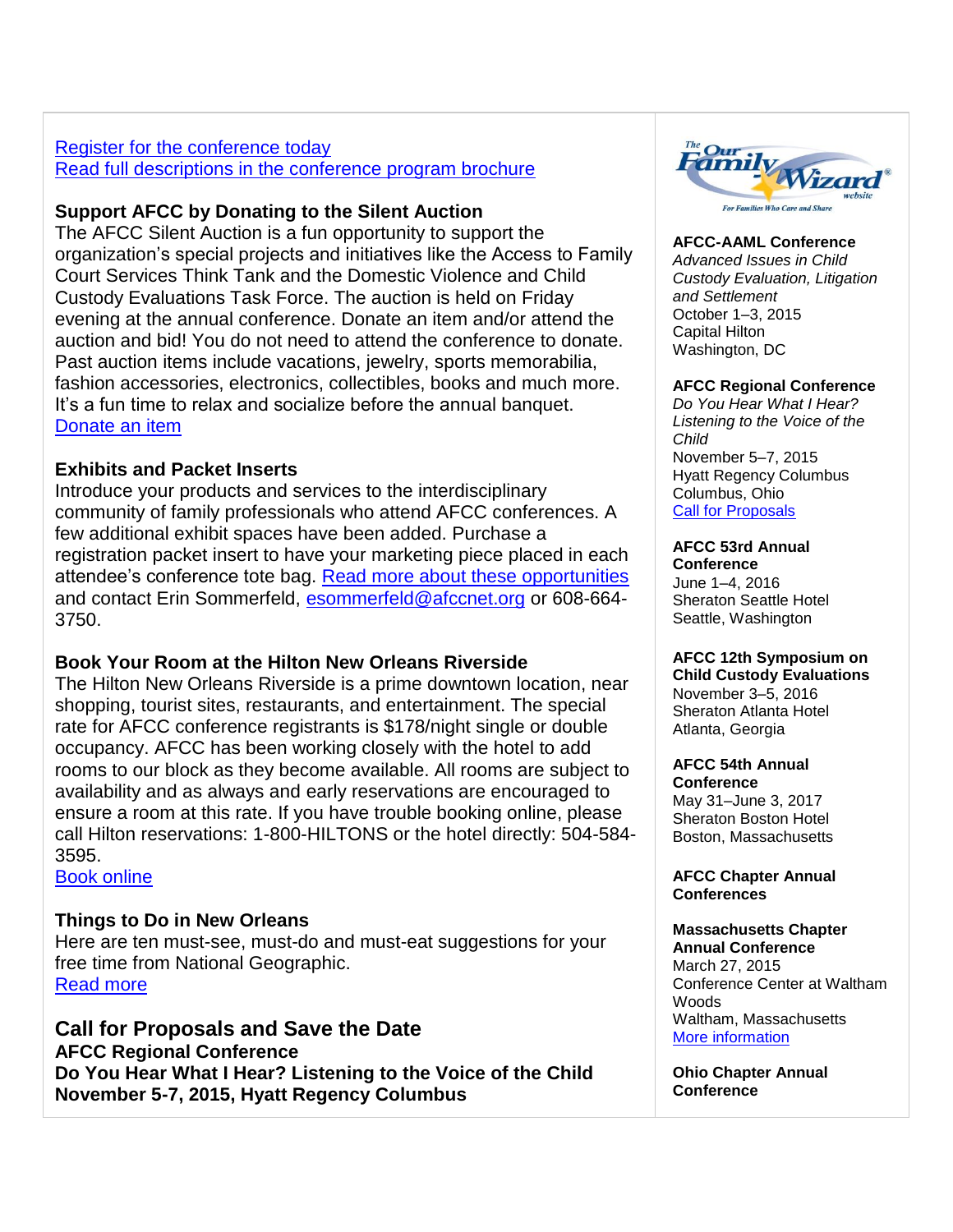AFCC is accepting proposals for 90-minute training workshops on the complex issues related to separation, divorce and co-parenting, including: relocation, domestic violence, special needs children, samesex parenting, abuse allegations, and the child's voice. Workshop proposals should combine a focus on research and theory with skill development to incorporate into practice. The deadline to submit a proposal is May 15, 2015. The program brochure will be available in July.

[More information](http://afcc.networkats.com/members_online/utilities/emailct.asp?3ea93060c864fda328b0fd653dcc4d6d314d8f1b8b77795115df8253d358e328c81acc95c672cffa) [Submit a proposal](http://afcc.networkats.com/members_online/utilities/emailct.asp?acff2a7732d608ed28d5e278ea3f5806aedcb25f8b77795115df8253d358e328c81acc95c672cffa)

# **Ask the Experts**

# **Tips for Unbundling Your Family Practice: 2015**

*Forrest S. Mosten, Los Angeles, California* In the April 2010 edition of the *AFCC eNEWS*, I offered "Ten Tips to Unbundle Your Practice," which are as applicable today as they were five years ago. Two years later, I expanded that list of practice tips for a piece in the Fall 2012 issue of the ABA *Family Law Advocate*, "25 Tips for Starting an Unbundled Peacemaking Practice." Since these were published, the popularity of unbundling has increased, but there will always be lawyers who choose not to. Here, you will find those previous tips, a brief update on unbundling and perceptions of unbundling, and five new tips for 2015. [Read more](http://afcc.networkats.com/members_online/utilities/emailct.asp?6bc6dea513c2d28dad8ebf1fdfdaaf5ca243bfa48b77795115df8253d358e328c81acc95c672cffa)

# **AFCC-AAML 2015 Conference**

#### **Advanced Issues in Child Custody Evaluation, Litigation and Settlement October 1-3, 2015**

# **Capital Hilton, Washington, DC**

Join AFCC and AAML for an exceptional advanced level training opportunity in an amazing location—the Capital Hilton is located just steps from the White House in the heart of the nation's capital. This program will provide advanced practice skills, the latest research and policy related to children, marriage, separation and divorce and an opportunity to learn from and network with the leading professionals in the field. The complete program will be available May 2015.

# **AFCC Scholarship Fund Update**

A heartfelt thank you to the members who have already donated this appeal cycle. Your generosity will provide access to new research, interdisciplinary networking and the countless benefits of AFCC conference attendance for colleagues who would otherwise not be able to attend. This year's goal is well within reach. Give a gift today to April 8, 2015 Thomas J. Moyer Ohio Judicial **Center** Columbus, Ohio [More information](http://afcc.networkats.com/members_online/utilities/emailct.asp?234c626792a285c69f25f6abc8db0835f74c36968b77795115df8253d358e328c81acc95c672cffa)

#### **Alberta Chapter Annual**

**Conference** April 9–10, 2015 Providence Renewal Centre Edmonton, Alberta [More information](http://afcc.networkats.com/members_online/utilities/emailct.asp?a6214274867c417506ae694b50aa295cab1f6e258b77795115df8253d358e328c81acc95c672cffa)

#### **Missouri Chapter Annual Conference**

April 9–10, 2015 Sheraton St. Louis City Center St. Louis, Missouri [More information](http://afcc.networkats.com/members_online/utilities/emailct.asp?36ad81af7ecd2b8af65a07dd19ed63fe8f1cfe028b77795115df8253d358e328c81acc95c672cffa)

# **Oregon Chapter Annual**

**Conference** April 10, 2015 The Grotto Conference Center Portland, Oregon [More information](http://afcc.networkats.com/members_online/utilities/emailct.asp?4c792cd723a9085fbcc284fc783155d8baead95c8b77795115df8253d358e328c81acc95c672cffa)

# **Colorado Chapter Annual**

**Conference**  April 10, 2015 Marriott Denver-Skyline Room Denver, Colorado [More information](http://afcc.networkats.com/members_online/utilities/emailct.asp?a25b48a1fc24e8df1681d987d29d06eb1ace1a688b77795115df8253d358e328c81acc95c672cffa) 

#### **Australia Chapter Annual Conference**

August 14–15, 2015 Sydney Shangri La Hotel Sydney, Australia [More information](mailto:drjenniferneoh@gmail.com) 

#### **Ontario Chapter Annual Conference**

October 23, 2015 Toronto Reference Library, Yonge Street Toronto, Ontario [More information](http://afcc.networkats.com/members_online/utilities/emailct.asp?f7299840a2bcabe9736beb549ad3d372f68529678b77795115df8253d358e328c81acc95c672cffa) 

**Join AFCC** Are you a member? [Join](http://afcc.networkats.com/members_online/utilities/emailct.asp?bc25c8410e48f948687d43919cb1d574a4cd57308b77795115df8253d358e328c81acc95c672cffa) or [Renew](http://afcc.networkats.com/members_online/utilities/emailct.asp?6ef6846ff0987aad68762039a8a35326cd2bd25f8b77795115df8253d358e328c81acc95c672cffa)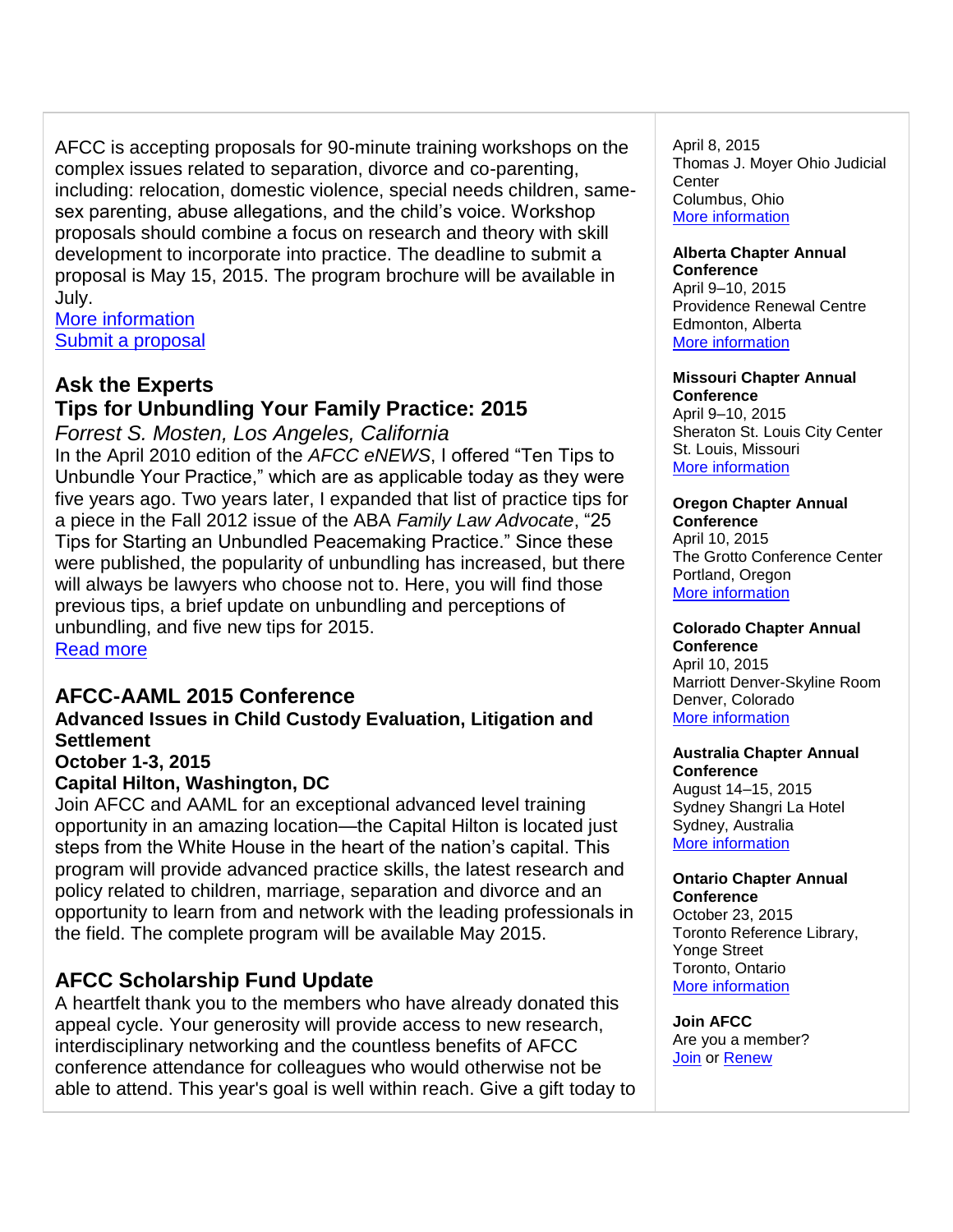help more professionals attend AFCC conferences! [Donate today](http://afcc.networkats.com/members_online/utilities/emailct.asp?497d35a9d7fd841c21de639ffcfd1891796b0e8d8b77795115df8253d358e328c81acc95c672cffa) [Thank you to 2014-2015 contributors](http://afcc.networkats.com/members_online/utilities/emailct.asp?9aa9c45b5e4c1bf8f06a2b2ab10e72f01db929be8b77795115df8253d358e328c81acc95c672cffa)

# **Fatherhood Research and Practice Network Update**

Last July, AFCC published an *eNEWS* piece about the Fatherhood Research and Practice Network (FRPN). The FRPN has since selected its first round of funded projects to evaluate fatherhood programs. You can read more about the grantees and find a wealth of resources to assist fatherhood practitioners and researchers in evaluating fatherhood programs on the [FRPN website.](http://afcc.networkats.com/members_online/utilities/emailct.asp?ae23a2041993b4173d77cf5196aa275339d95d2a8b77795115df8253d358e328c81acc95c672cffa)

# **Member News**

**Debra Carter**, Bradenton, Florida, was presented the 2015 [Woman of](http://afcc.networkats.com/members_online/utilities/emailct.asp?5d620b90aca8331ce86582939cc4c9c2781697908b77795115df8253d358e328c81acc95c672cffa)  [Achievement Award](http://afcc.networkats.com/members_online/utilities/emailct.asp?5d620b90aca8331ce86582939cc4c9c2781697908b77795115df8253d358e328c81acc95c672cffa) by American Association of University Women (AAUW). The award is presented to an individual whose record of achievement in any scholarly or professional field spans 20 or more years.

**Benjamin Garber**, Nashua, New Hampshire, has written a new book, *[Ten Child-Centered Forensic Family Evaluation Tools: An Empirically](http://afcc.networkats.com/members_online/utilities/emailct.asp?1e07ced305dfc2a490ab3a03f5dcc06d0e801f568b77795115df8253d358e328c81acc95c672cffa)  [Annotated User's Guide](http://afcc.networkats.com/members_online/utilities/emailct.asp?1e07ced305dfc2a490ab3a03f5dcc06d0e801f568b77795115df8253d358e328c81acc95c672cffa)* published in February 2015. This unique volume and the accompanying CD-ROM provide ten forensic family evaluation tools ready for immediate use.

**Hazel Thompson-Ahye**, Tacarigua, Trinidad and Tobago, was recently interviewed on two morning television shows, *[Morning Brew](http://afcc.networkats.com/members_online/utilities/emailct.asp?cbbd9b1bc50f7f9afaa7530ca28ac91c56f3589c8b77795115df8253d358e328c81acc95c672cffa)* (at 1:37:50) and *[Morning Edition](http://afcc.networkats.com/members_online/utilities/emailct.asp?320bd5b2bb9d465f8642edf273a3751690ca7b148b77795115df8253d358e328c81acc95c672cffa)*, where she kindly talked about the AFCC Annual Conference, its theme *Children in the Court System* and the need for continued professional education. Click the links to see the clips.

# **Publication of the Month** *Innovations in Court Services*

This volume of the *Innovations* series describes six programs that address the challenge for courts to provide quality services that reduce the level of conflict for parents involved in court proceedings. The practical framework to develop and implement each program is provided. Cori K. Erickson edited this volume and wrote an introduction. [View the table of contents and appendices.](http://afcc.networkats.com/members_online/utilities/emailct.asp?1b704f6757d678748382035a368bb265278b1dff8b77795115df8253d358e328c81acc95c672cffa) AFCC members save 15% on AFCC publications. [Order today and see other AFCC titles](http://afcc.networkats.com/members_online/utilities/emailct.asp?6e752faa1305e8e90e756709ef7b497e205ae4178b77795115df8253d358e328c81acc95c672cffa)

# **Family Law in the News**

AFCC offers member benefits that promote excellence in the field of family law and in your practice. [Read more about](http://afcc.networkats.com/members_online/utilities/emailct.asp?d00f719a4861ae0d5f31b910d7768c06e7058cd58b77795115df8253d358e328c81acc95c672cffa)  [member benefits.](http://afcc.networkats.com/members_online/utilities/emailct.asp?d00f719a4861ae0d5f31b910d7768c06e7058cd58b77795115df8253d358e328c81acc95c672cffa)

#### **Ask the Experts**

Is there a topic you would like to see covered by an AFCC Ask the Experts piece? [Suggest a topic](mailto:editor@afccnet.org)

#### **AFCC Chapters**

Network and share your interdisciplinary view of family court matters on the local level. There are currently chapters in the following states, provinces, and country:

### **Australia Alberta Arizona California Colorado Connecticut Florida Illinois Indiana Louisiana Maryland Massachusetts Minnesota Missouri New Jersey New York Ohio Ontario Oregon Texas Washington Wisconsin** [Add an AFCC Chapter to your](http://afcc.networkats.com/members_online/utilities/emailct.asp?2a868296bdd936be342485402953fd60dd16b6dc8b77795115df8253d358e328c81acc95c672cffa)  [membership](http://afcc.networkats.com/members_online/utilities/emailct.asp?2a868296bdd936be342485402953fd60dd16b6dc8b77795115df8253d358e328c81acc95c672cffa)

**AFCC Networks** New Zealand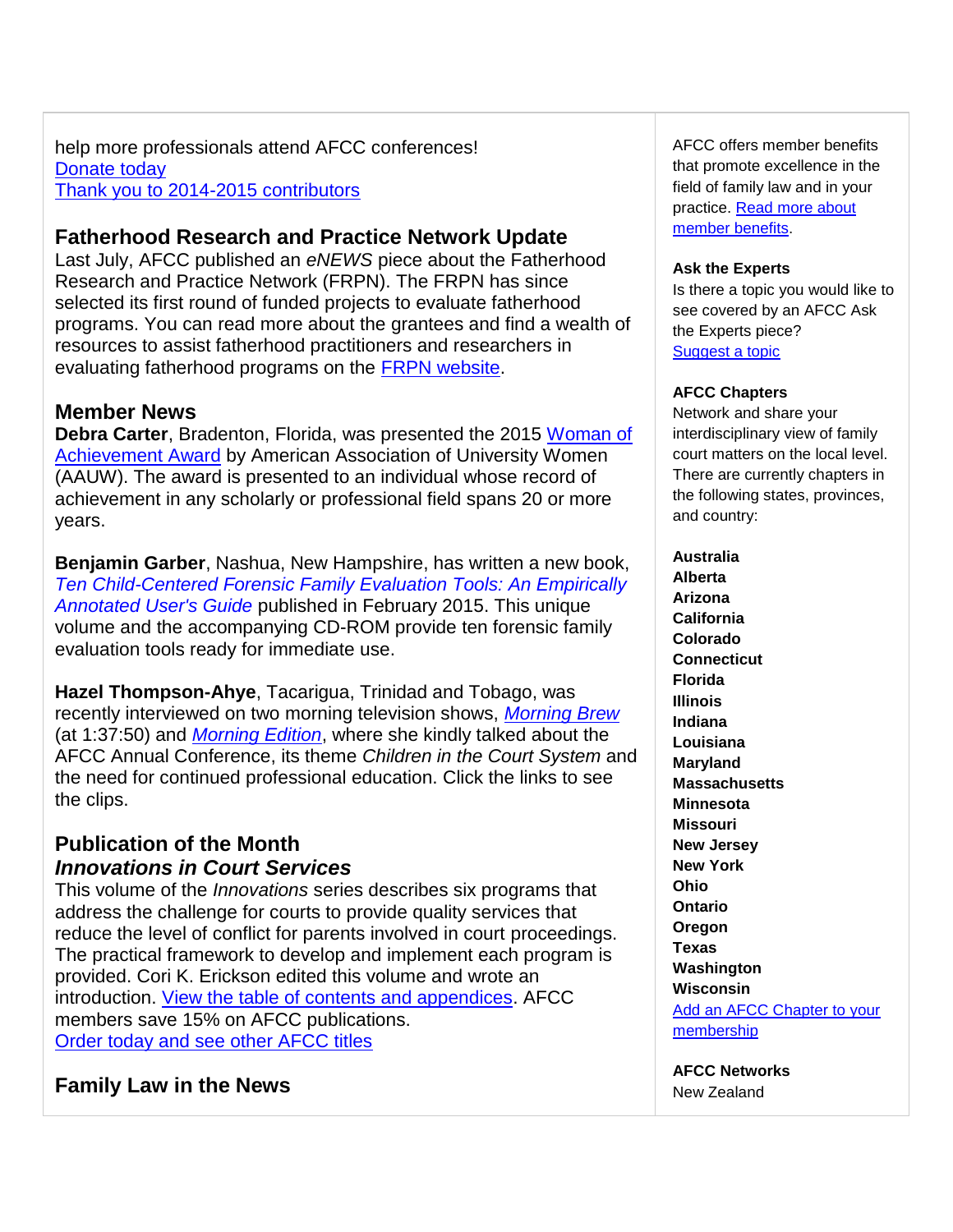# **UK 1st Country to Allow Creation of Embryos from 3 People**

*The Associated Press, Courtesy of The New York Times* LONDON—Britain has become the first country in the world to allow the creation of human embryos from the DNA of three people, a technique intended to help mothers avoid passing on genetically degenerative diseases to their babies. [Read more](http://afcc.networkats.com/members_online/utilities/emailct.asp?00a93f32bf429421a8018d7d02170f86f5f0cbf88b77795115df8253d358e328c81acc95c672cffa)

# **Remembering a Crime that You Didn't Commit**

*Douglas Starr, Courtesy of The New Yorker* In 1906, Hugo Münsterberg, the chair of the psychology laboratory at Harvard University and the president of the American Psychological Association, wrote in the *Times Magazine* about a case of false confession. A woman had been found dead in Chicago, garroted with a copper wire and left in a barnyard, and the simpleminded farmer's son who had discovered her body stood accused. The young man had an alibi, but after questioning by police he admitted to the murder. [Read more](http://afcc.networkats.com/members_online/utilities/emailct.asp?2019637ba291e96f4de822de20b0e124b736223f8b77795115df8253d358e328c81acc95c672cffa)

The opinions expressed in articles published or linked to in the *AFCC eNEWS* are those of the authors and do not necessarily reflect the positions of the Association of Family and Conciliation Courts.

Readers are welcomed and encouraged to forward this enewsletter to interested colleagues.

About the *[AFCC eNEWS](http://afcc.networkats.com/members_online/utilities/emailct.asp?34ee31e1ac303502522ac4520a85c5bcb651b4328b77795115df8253d358e328c81acc95c672cffa)*

#### **Editor:**

Erin Sommerfeld [editor@afccnet.org](mailto:editor@afccnet.org)



### **[Unsubscribe](mailto:afcc@afccnet.org)**

AFCC

6525 Grand Teton Plaza

| Madison,         | WI           | 53719        |
|------------------|--------------|--------------|
| Phone:           | 608-664-3750 |              |
| Fax:             |              | 608-664-3751 |
| afcc@afccnet.org |              |              |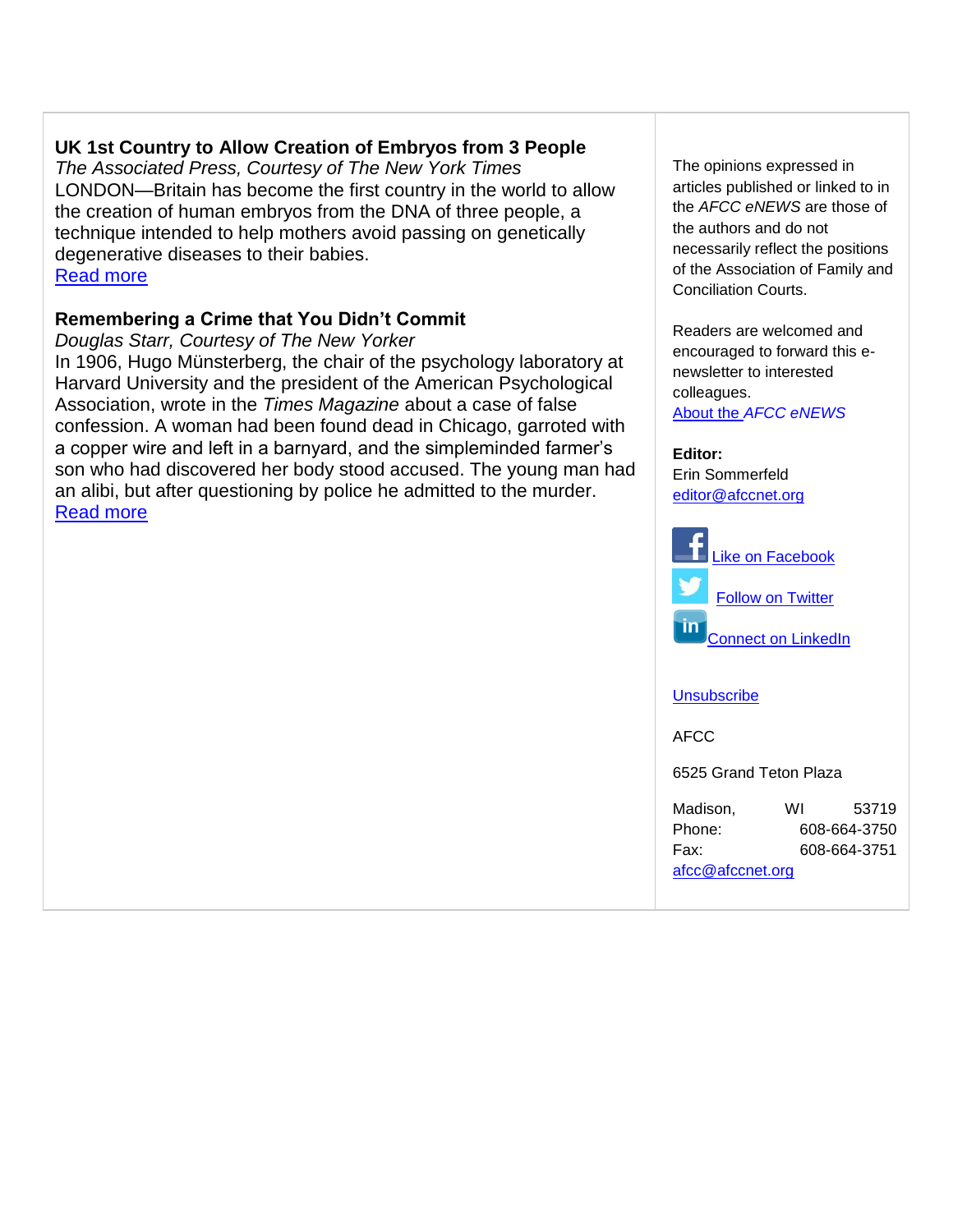

VOL. 10 ISSUE 3

# **Ask the Experts Tips for Unbundling Your Family Practice: 2015** *Forrest S. Mosten*

In the April 2010 edition of the *AFCC eNEWS*, I offered "Ten Tips to Unbundle Your Practice," which are as applicable today as they were five years ago. Two years later, I expanded that list of practice tips for a piece in the Fall 2012 issue of the ABA *Family Law Advocate*, "25 Tips for Starting an Unbundled Peacemaking Practice." Since these were published, the popularity of unbundling has increased, but there will always be lawyers who choose not to. Here, you will find those previous tips, a brief update on unbundling development, perceptions of some unbundling critics, and five new tips for 2015.

# **AFCC eNEWS, April 2010**

# **Ask the Experts, Ten Tips to Unbundle Your Practice**

# **1. Let clients know that you unbundle.**

Tell clients in the first meeting, or even on your website, that you are available and enjoy helping them on a limited scope basis: you will meet for short sessions (30 minutes), by telephone or Skype rather in person; or can help them with just one issue (summer vacation) or task (ghostwriting letters to their parenting partner).

# **2. Before a client signs up for full service, offer a comparison with an unbundled approach.**

Information is the essence of client-informed consent. Compare and contrast a full service approach with limited services by discussing the benefits and risks of an unbundled approach using following variables: clients' ability or willingness to handle part of the work themselves, the difference in stress, cost differential, and the ability of the client to later convert to a full service approach after starting on a discrete task basis.

# **3. Offer stand-alone orientation services.**

Unbundle your role as a client educator from that of a service provider. Develop services that can inform divorcing parents individually or together about legal or parenting issues and available process options in your community—then refer the clients to others rather than providing the services yourself.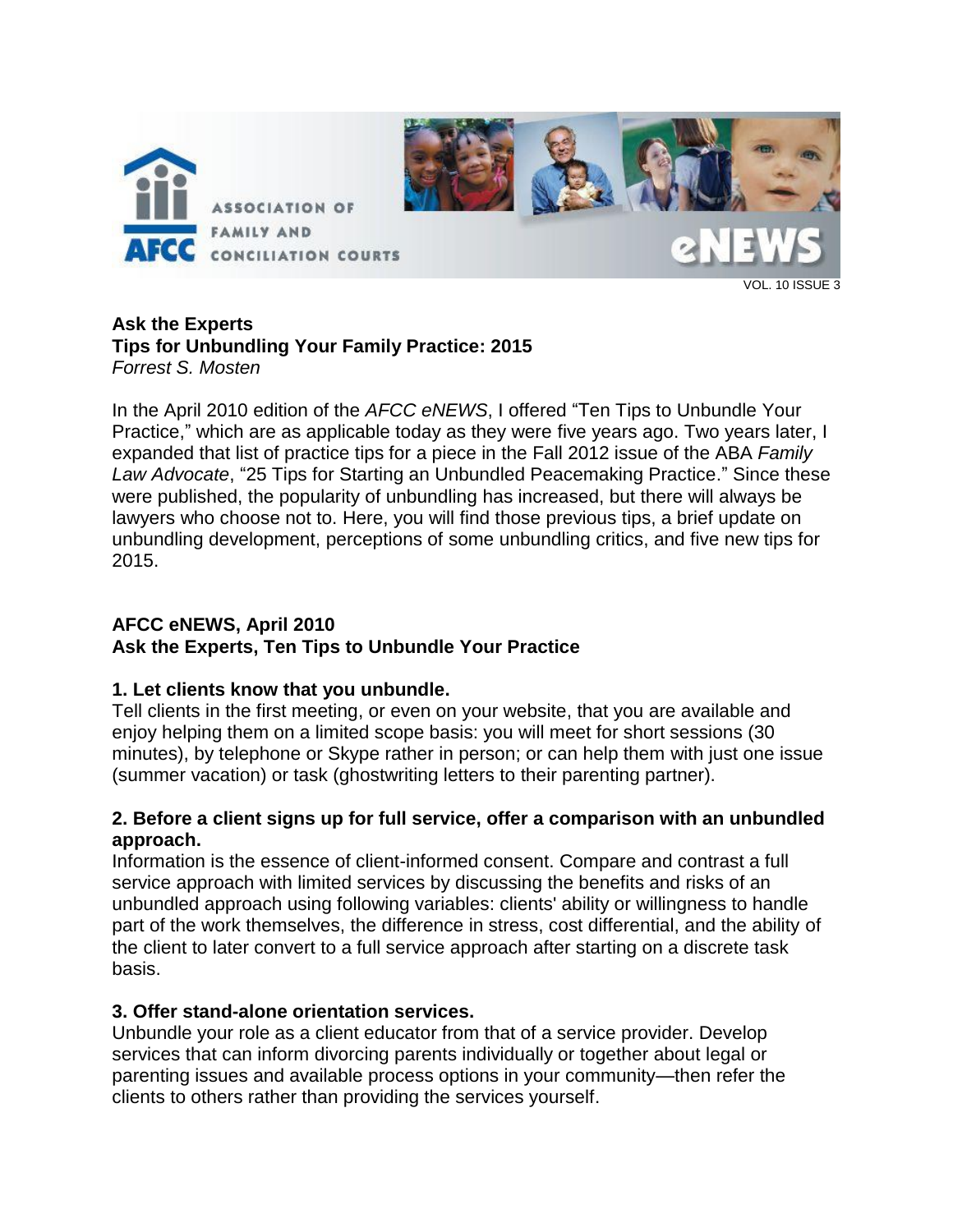# **4. Turn your office into a divorce family classroom.**

By creating a client library with DVDs, computerized information, handouts and access to community resources, you can empower client's informed decision-making by giving them information to help themselves or keep their costs down within a full service context.

# **5. Be a shadow coach.**

Clients appreciate having you prepare them for negotiations with the other party at Starbucks or a court mediation session and having you available on call if they need your ideas, advice, or support during the session itself. Your involvement can remain confidential so that the client can get your help without provoking or frightening the other party.

# **6. Attend sessions as a consultant.**

As a professional trained and supportive of mediation and collaborative law, you can attend sessions as a client resource rather than an advocate.

# **7. Limit your services to be a conflict manager.**

Some matters are not yet agreement-ready and clients may need help to gather information, handle immediate issues, or locate/engage other experts. Be available for these pre-settlement tasks and be open to the client utilizing another mediator or representative to actually negotiate the deal when the time is ripe.

# **8. Endorse confidential mini-evaluations (CME).**

Put as many barriers as possible between the family and the courthouse—and still get necessary expertise and recommendations to resolve impasse. Offer CMEs within the mediation and collaborative processes and recommend the use of CMEs with other neutrals when you already have another professional role.

### **9. Suggest and offer second opinions.**

Oncologists often insist that their patients obtain a second opinion before commencing or continuing treatment. So should we. Make such unbundled second opinion recommendations a standard part of your practice and consider offering second opinions yourself.

### **10. Be an unbundled preventive conflict wellness provider.**

After successfully resolving a family conflict, conduct an unbundled future conflict prevention consultation to discuss methods to resolve future disputes, regular parenting meetings, and options to monitor and avoid future family conflict. Helping clients maintain family conflict wellness may be the most important contribution that we make to the divorcing families we serve.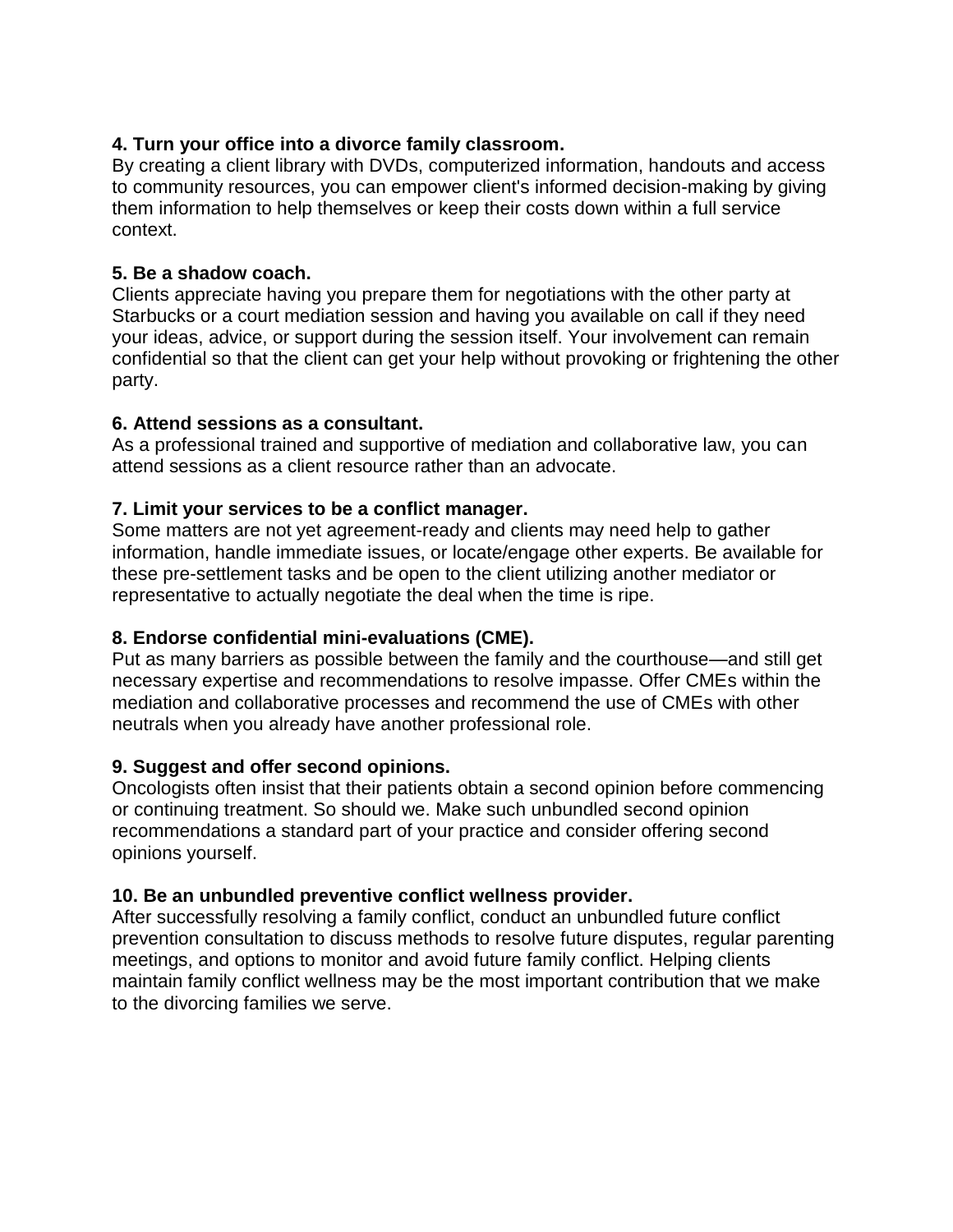# **ABA Family Law Advocate, Fall 2012 25 Tips for Starting an Unbundled Peacemaking Practice**

1. Commit to legal access and a consumer approach.

2. Commit to the learning concepts, law, skills and craft of unbundling.

3. Commit to making your living through non-court unbundling work.

4. Draft and vet a mission statement for your unbundling practice.

5. Draft and vet a business plan for your unbundling practice.

6. Pencil out your profitability. Illustration: if you charge \$150 per hour and you believe that you can bill and collect two unbundled or peacemaking hours per day, four days a week, for 50 weeks per year, you could anticipate \$60,000 gross income. With 30% anticipated income, your adjusted gross would be \$42,000. With this anticipated base, you could anticipate what additional non-unbundling legal work (if any) you would need to pay your living expenses and how much more marketing you would need to do to increase your income.

7. Reflect and continually re-evaluate: How is my plan working? How can I improve?

8. Study law practice management books, particularly, Jay Foonberg's *How to Start and Build a Law Practice*, 5th Edition (ABA 2005).

9. Select an area for your practice which has an underserved population. While it is better to live in the community where you practice, be prepared for a substantial commute to your practice in a geographical area with a shortage of lawyers, particularly lawyers who unbundle.

10. Be clear about the services that you are offering. Inventory your current services and think about what limited scope services you are already offering and let your clients know about them.

11. Be prepared to accurately and succinctly explain the option of unbundling and its benefits and risks to clients who ask for full service.

12. Be alert to the ethical and malpractice risks of unbundling and be prepared to explain and handle them.

13. Invest the time to prepare unbundling friendly client handouts and practice materials.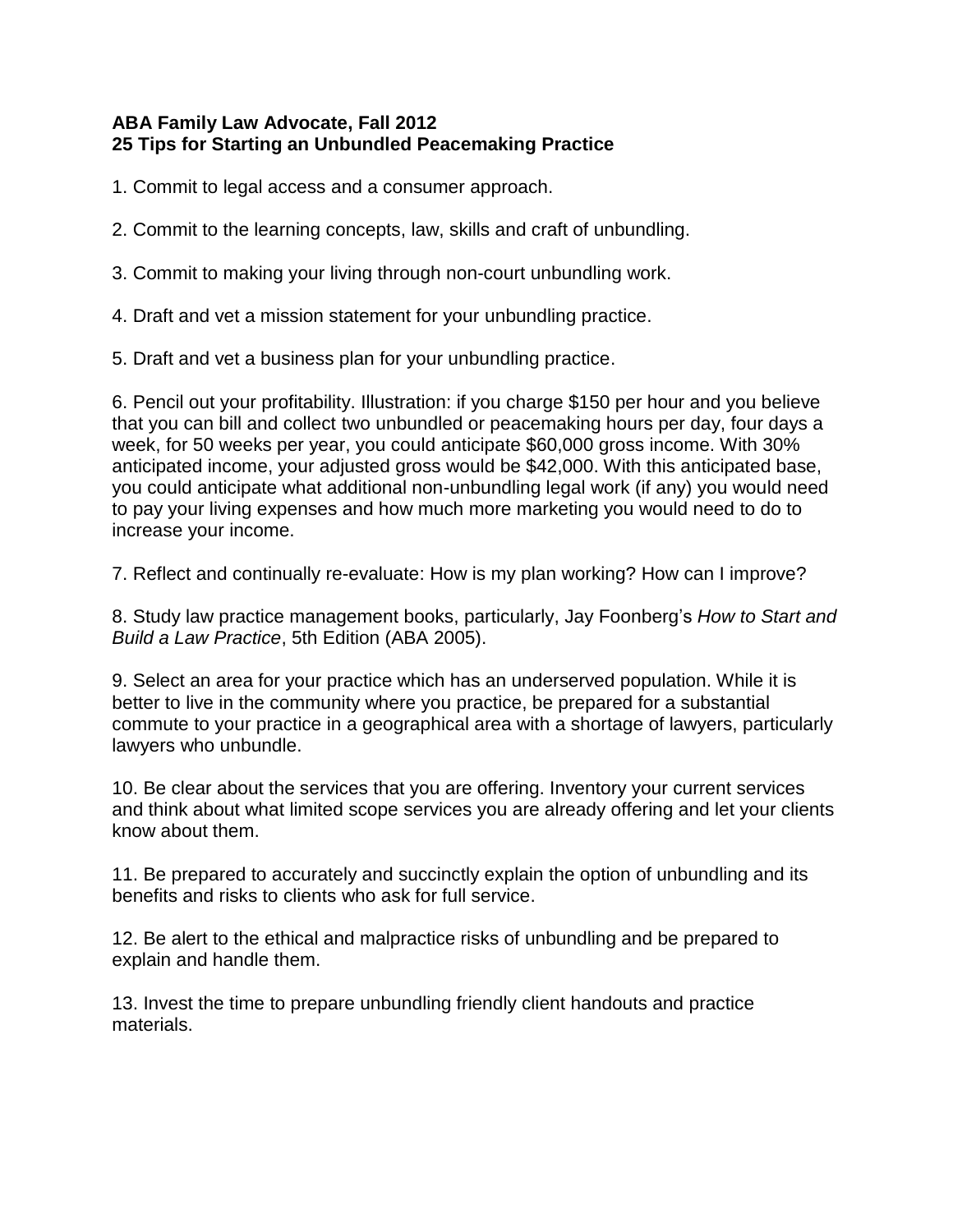14. Do an unbundling impact study on your website, firm brochure and other marketing pieces to make sure that you inform prospective clients of the unbundled services you offer.

15. Prepare a script for your staff to handle unbundling inquiries from clients on the telephone or from website messages.

16. Install Skype and arrange for conference call telephone service to provide long distance unbundled services.

17. Refine your assessment screening to make sure that clients are appropriate candidates for unbundling.

18. Always use a current written unbundled client lawyer limited scope engagement agreement.

19. Clarify your fee requirements and make sure that your limited scope clients do not owe you money, as this situation only hurts your client relationship and willingness to render further services to the client in need.

20. Design your office to be unbundling friendly with a client library that provides information and education to do-it-yourself clients.

21. Initiate an evaluation protocol to assess client satisfaction.

22. Let other lawyers in your community know that you unbundle and are willing to handle their referrals of clients that they will not take.

23. Assemble a board of advisors to meet at least four times per year to guide and evaluate your practice development.

24. Be proactive—find and utilize unbundling role models and mentors.

25. Attend unbundling trainings and conferences—even if you have to travel.

On February 13, 2013, the ABA House of Delegates passed Resolution 108 endorsing unbundling.

In 2014, Lawyers Mutual Insurance Company, one of California's largest lawyer malpractice insurers produced a one-hour video for its policy holders encouraging the use of unbundling and providing guidance for its ethical and effective use.

In 2015, the Law Society of England and Wales issued [guidance](https://www.lawsociety.org.uk/support-services/advice/practice-notes/unbundling/) to its lawyers to effectively unbundle their practices to bridge a needs gap for the middle class caused by drastic cuts in their previous Medicare-type form of legal aid.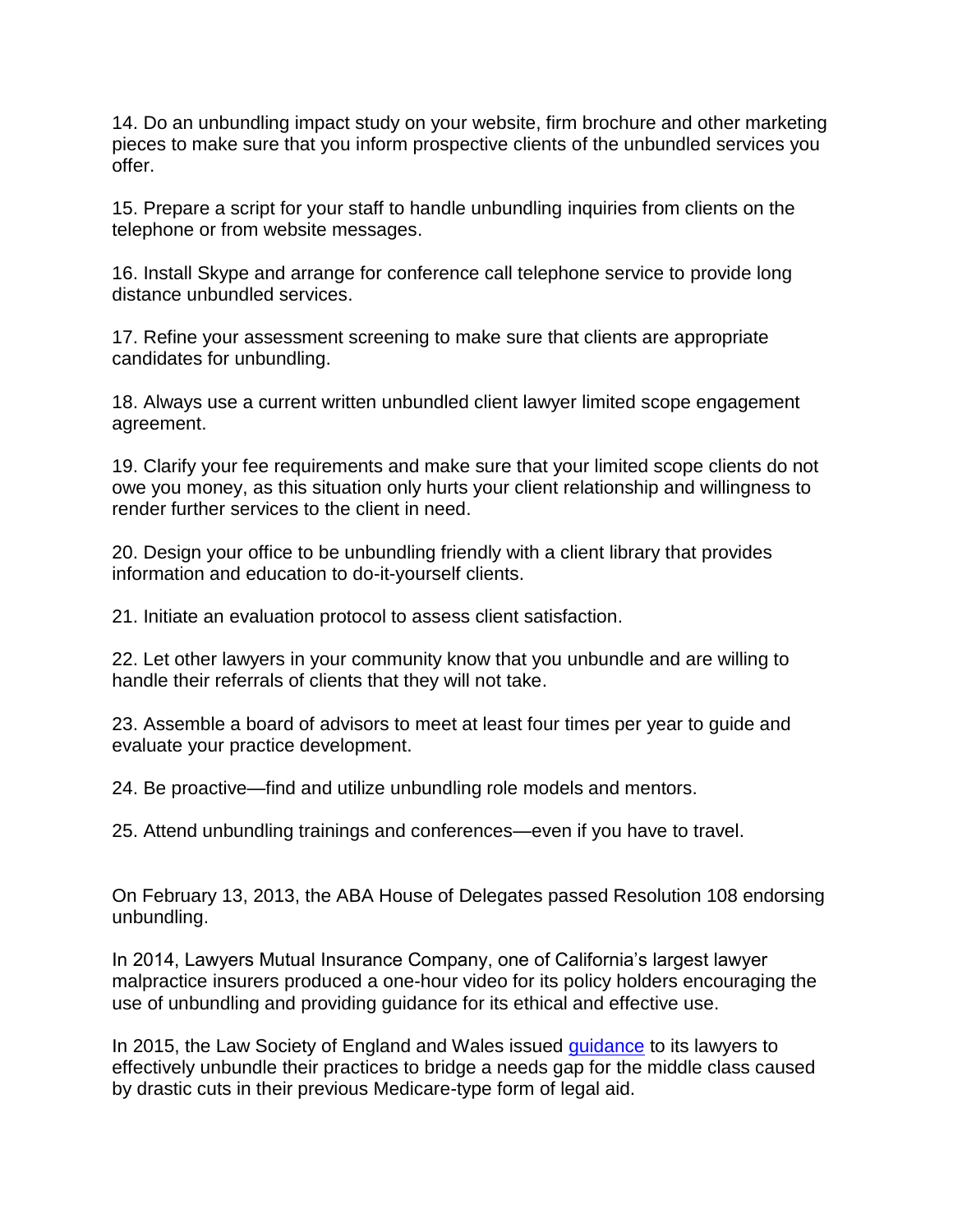Has all this progress (and more) convinced most lawyers to expand their opportunities and provide needed services by unbundling? On March 20, 2015, the *Law Society Gazette* published comments on the Law Society's unbundling efforts (included here).

—*We all know our barrister chums on the bench will absolutely ignore all efforts to limit*  liability when unbundling, and make us responsible for anything that went wrong during *the case…Anyone who therefore offers 'unbundled' advice has to be totally bonkers...*

*—Only a lunatic would agree to work on such terms. You either act for a client or you don't. It's black and white in my view. You would end up doing stacks of work pro bono because clients would not understand the terms of the retainer and would expect to have their hands held from the cradle to grave. It is risible that the Law Society is endorsing this type of thing, and is a quite shocking indictment of the state of civil litigation at present.* 

*—I got the email (on Guidance from the Law Society) last night and almost exploded! It basically says—work for less, don't do as good a job, and don't get paid a proper fee, but take on all the liability.* 

*—Indeed, it makes clear that if you do this, you will be found liable for not having investigated the rest of the client's circumstances.* 

*—I would go so far as to argue that it does the profession a disservice, because it suggests solicitors are liable to an extent that I think even the Court of Appeal has never suggested. It won't take a long time for our bewigged learned friends to dig this practice note up in the future and use it in submission to His Honour that our PII policy should be paying compensation to an unbundled client because we never asked her the circumstances of how much debt she was actually in (or whatever).*

*—Good god! We are dismantling our own jobs! And our own 'non' representative body is advocating it! Seriously there has to be a break away from this whole ethos. I cannot imagine any other profession voting, like a turkey, for Christmas….*

*—Why are the Law Society steering their members down this sort of path? The civil litigation system is broke I'm afraid. Suggesting we can all survive by undertaking this type of work is moronic.*

*—To unbundle is to undermine. Clients rightly expect nothing but the highest professional standards from solicitors. Journeymen doing half a job in the eyes of the client, irrespective of the weasel words in the retainer, will devalue the profession as a whole.* 

*—Leave the unbundled to the unadmitted.* 

*—I shall bundle until I can bundle no more.*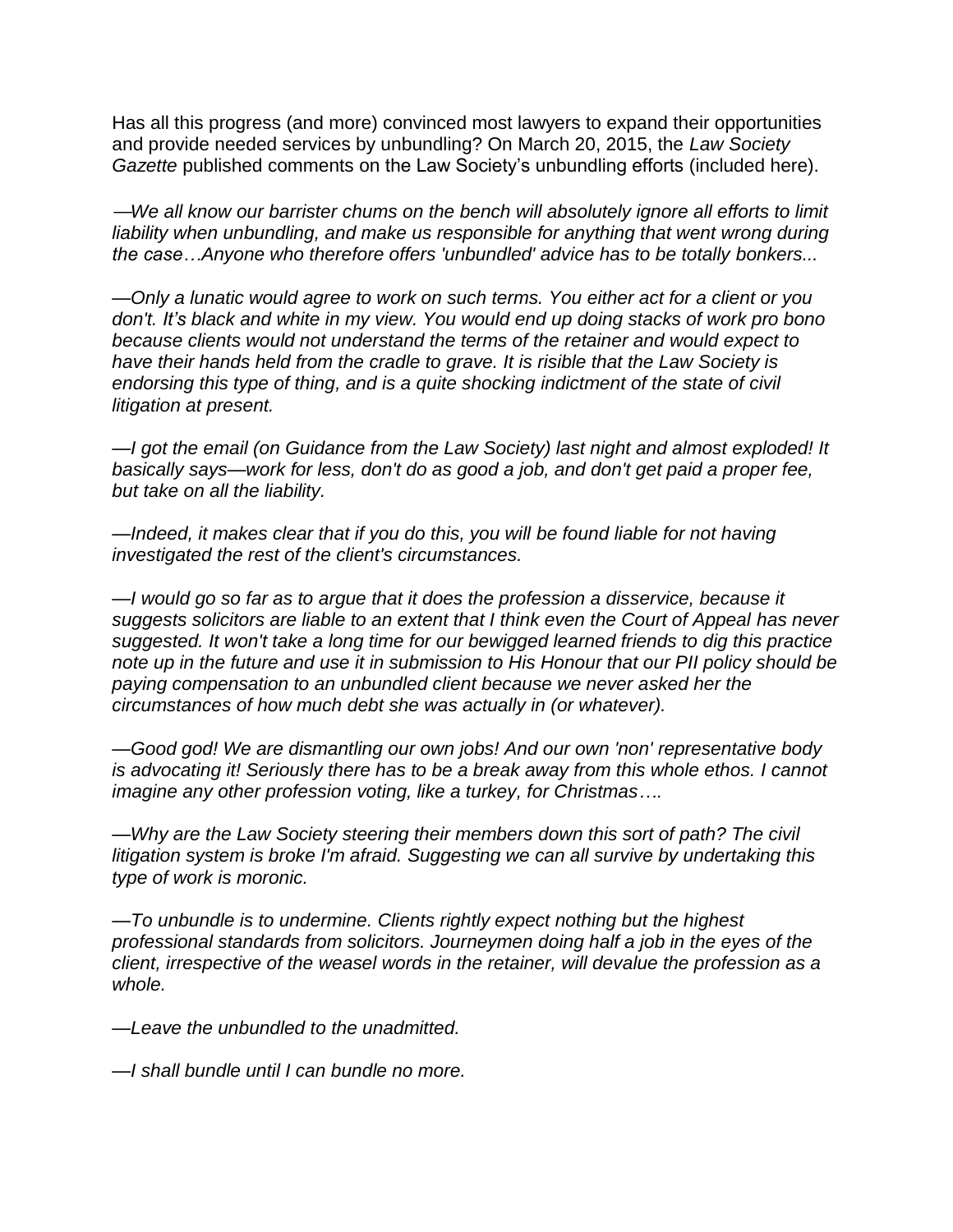*—Just who are these people at the Law Society? Do they know anything at all about anything? They really must be absolutely crackers to promote this nonsense. It just makes you scream.* 

Clearly, there will be many lawyers who will never unbundle. However, for those of you who enjoy working with people who need your help and are willing to pay for it, limited scope services can help differentiate you and your practice from those lawyers who refuse to unbundle.

If you are trained and committed to mediation and/or collaborative practice, here is a **new set of 5 unbundling tips for 2015** that might increase your revenue while making a difference in the lives of many families in conflict:

1. Offer unbundled letter writing services to tone down harmful and pejorative comments and help your client resolve matters faster.

2. Offer negotiation coaching sessions to help prepare your client for a sit-down meeting with their spouse at Starbucks or around the kitchen table. Role play and use your smartphone to record the practice negotiation. Help your client learn and use Istatements.

3. Help your clients organize their paperwork so that they can be effective in a settlement conference or court hearing. Help them take a shoebox full of receipts and make a chart of expenses.

4. Sit down with an unbundled client and go to [www.UptoParents.org,](http://www.uptoparents.org/) [www.ourfamilywizard.com](http://www.ourfamilywizard.com/) or [www.Split.com.](http://www.split.com/) These child-centered resources may provide the ideas and tone that can save their children from unnecessary long term harm.

5. Be an unbundled conflict wellness diagnostician and provider. When a selfrepresented litigant takes you up on your unbundling services, take a moment and assess their legal health and offer a **Legal Wellness Check-up**.

You do not have to forgo the rest of your practice to let clients know that you offer unbundled services. You have the training and the care for the health of divorcing families to provide needed services that these underserved clients will be grateful to pay for.

*Forrest (Woody) Mosten is internationally recognized as the "Father of Unbundling" for his pioneering work in limited scope services to provide affordable, accessible and understandable legal services for the underserved. He is in solo private practice as a family lawyer and mediator in Los Angeles in which unbundling and other non-litigation activities are the foundation of his practice. He is the author of four books and numerous articles about unbundling and other issues of legal access and peacemaking, serves as a keynote speaker for legal and mediation conferences worldwide, and is adjunct*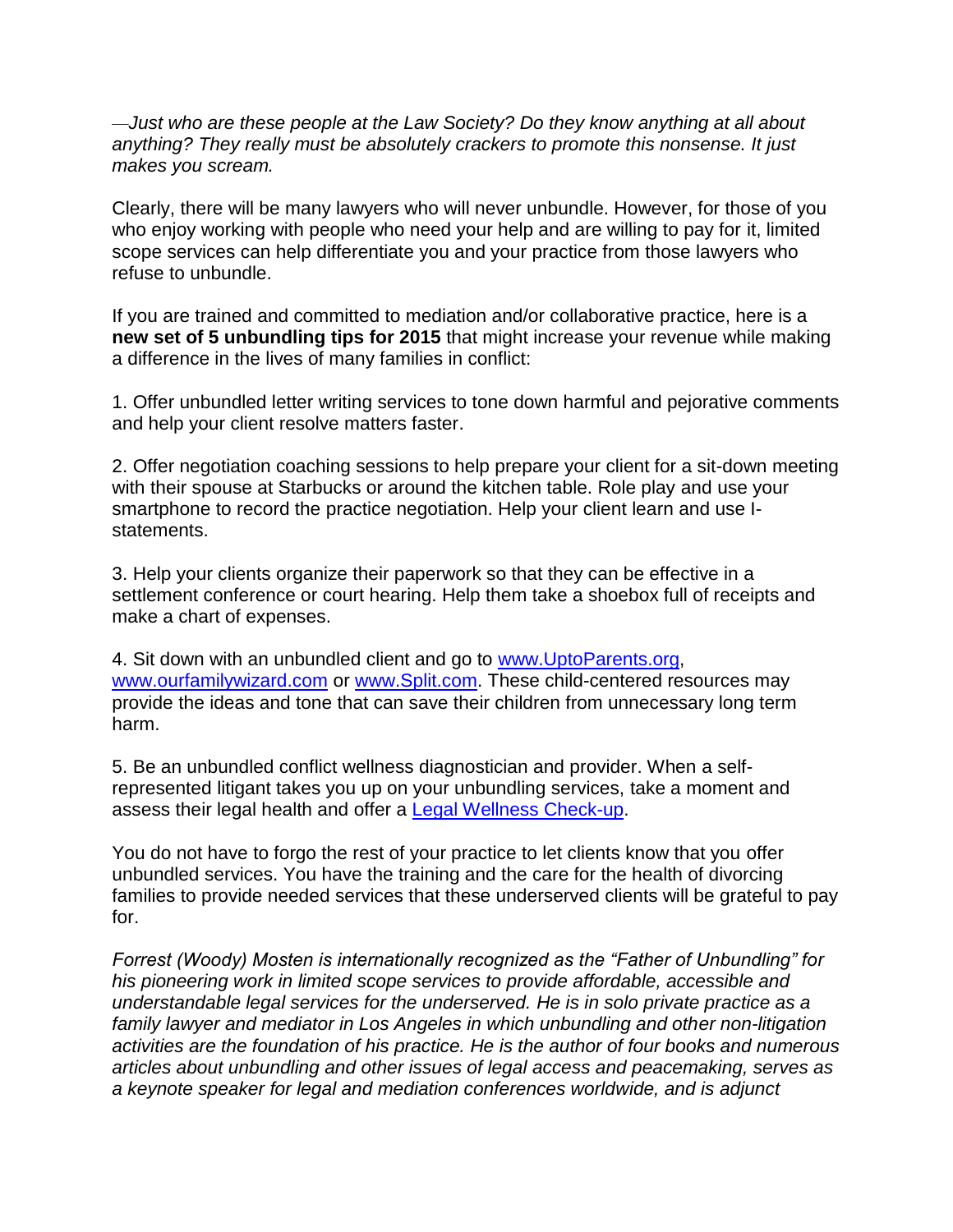*professor of law at the UCLA School of Law where he teaches Mediation and Lawyer as Peacemaker. Since 1989, Mosten has served as Chair of [The Louis M. Brown and](http://www.brownmosten.com/)  Forrest S. Mosten International [Client Consultation Competition](http://www.brownmosten.com/) affiliated with the IBA that bears his name. He has served on the ABA Standing Committee for Delivery of Legal Services, the ABA Commission on Interest on Lawyers Trust Accounts, Chair of the ABA Dispute Resolution Section on Integrating Collaborative Law into Law Schools, and has received the ABA Louis M. Brown Lifetime Achievement Award, as well as the ABA Lawyer as Problem Solver Award for his contributions in Legal Access and Mediation. Woody will serve on a plenary panel on legal access,* Plenary II Access to Justice: Different Strokes for Different Folks *and co-conduct* Workshop 48, Unbundling Legal Services *at the AFCC 52nd Annual Conference in New Orleans. He can be reached at [www.mostenmediation.com](http://www.mostenmediation.com/)*.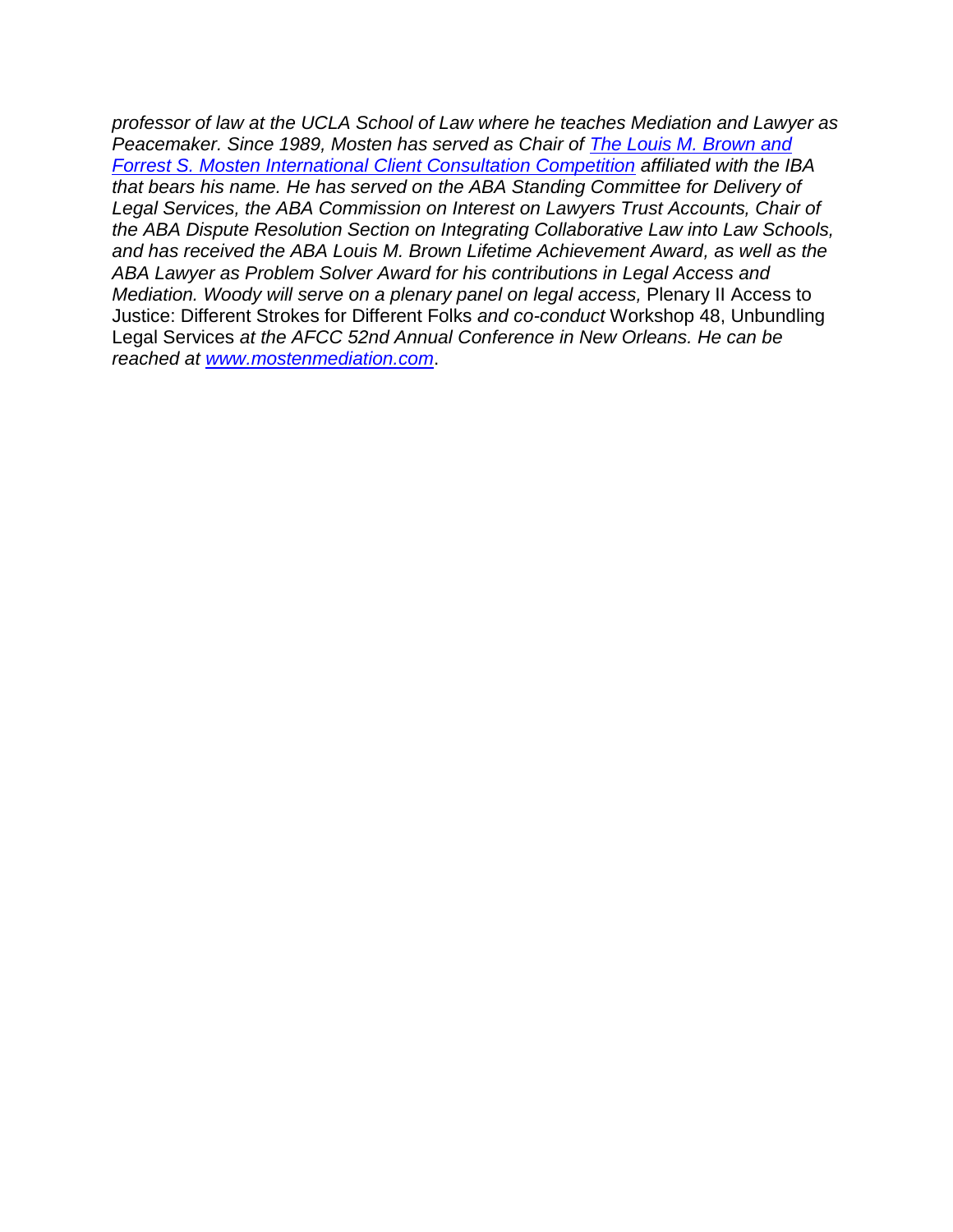



An interdisciplinary and international association of professionals dedicated to improving the lives of children and families through the resolution of family conflict.

#### **Scholarship Fund Contributors 2014-2015**

**Key Club (\$5,000+)** In honor of Doneldon Dennis

#### **Diamond (\$1,000–\$4,999)**

Arizona Chapter of AFCC Annette Burns Doneldon Dennis Mary Ferriter David Martindale Marilyn and Frederick Rohlfing, III Peter Salem and Iris Shasha Robert Simon Philip and Ruth Stahl Suzie S. Thorn Family Foundation

#### **Platinum (\$500–\$999)**

Alberta Chapter of AFCC Richard Altman Peter Boshier Diana Bryant Florida Chapter of AFCC Dianna Gould-Saltman William Howe Emile Kruzick Ontario Chapter of AFCC Arnold Shienvold Robert Smith Hugh Starnes Larry Swall In honor of Frank Trainor

#### **Gold (\$250–\$499)**

Karen Adam Liz Baker Nicholas Bala Phil Bushard Andrea Clark Betsy Dennis Robin Deutsch Barbara Fidler R John Harper Beth Harrington IRIS Educational Media Mindy Mitnick

*Gold, continued* New Jersey Chapter of AFCC Stacey Platt Marsha Pruett Lynda Robbins Arline Rotman Nancy Satenberg Andrew Schepard Susan Stahl Matthew Sullivan and Sherry Cassedy

#### **Silver (\$100–\$249)**

Steven Abel Joanne Baitup Lawrence Braunstein Aza Butler Pamela Clifford patti cross Milfred Dale William and Amy Fee Donna Feinberg Linda Fieldstone Larry Fong Lynn Gaffigan Lesley Goldsmith In honor of Wayne Graves Jacqueline Hagerott Diane Harms Leslye Hunter Sherrie Kibler-Sanchez Mary Elizabeth Lund Denise McColley Jennifer and David Miller Gail Perlman Daniel Pickar Kathryn Pirie Allen Ryen John Scialli Hazel Thompson-Ahye Timothy Tippins Leslie Todd Mary Waid Sharon Wicks Dornfeld Jeffrey Wittmann